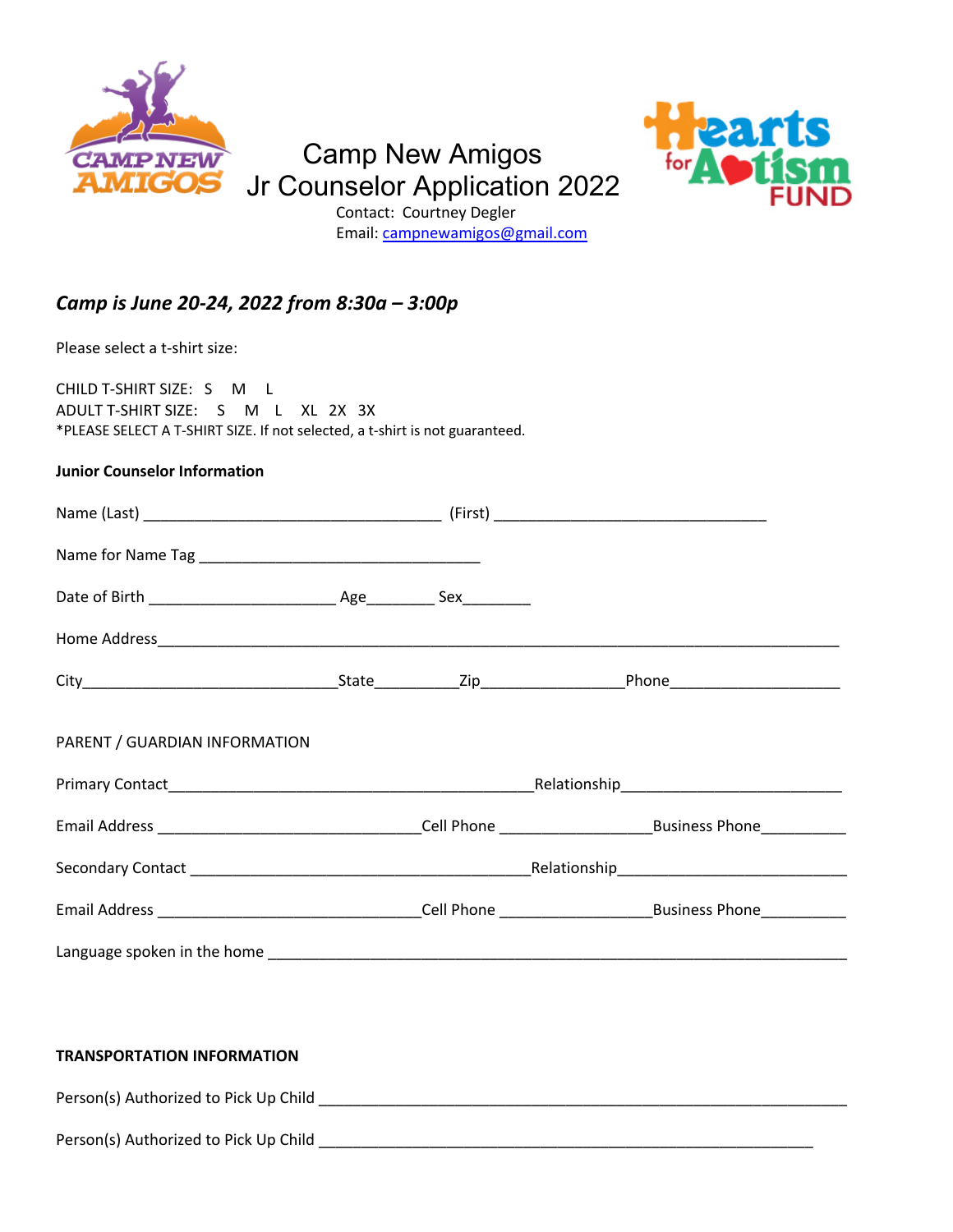#### **MEDICAL INFORMATION**

| <b>IMPORTANT:</b> Camp New Amigos counselors cannot administer ANY medications.                                    |
|--------------------------------------------------------------------------------------------------------------------|
| Are you available for camp on Monday June 20 to Friday, June 24 from <b>8:30 - 3:30?</b> ________yes ___________no |
|                                                                                                                    |
|                                                                                                                    |
|                                                                                                                    |
| Why are you interested in working with children with Autism?                                                       |
|                                                                                                                    |
| List sports / recreational interests:                                                                              |
|                                                                                                                    |
|                                                                                                                    |
| List any special skills or talents (bi-lingual, music, drama, horseback riding, etc.):                             |
|                                                                                                                    |
|                                                                                                                    |
|                                                                                                                    |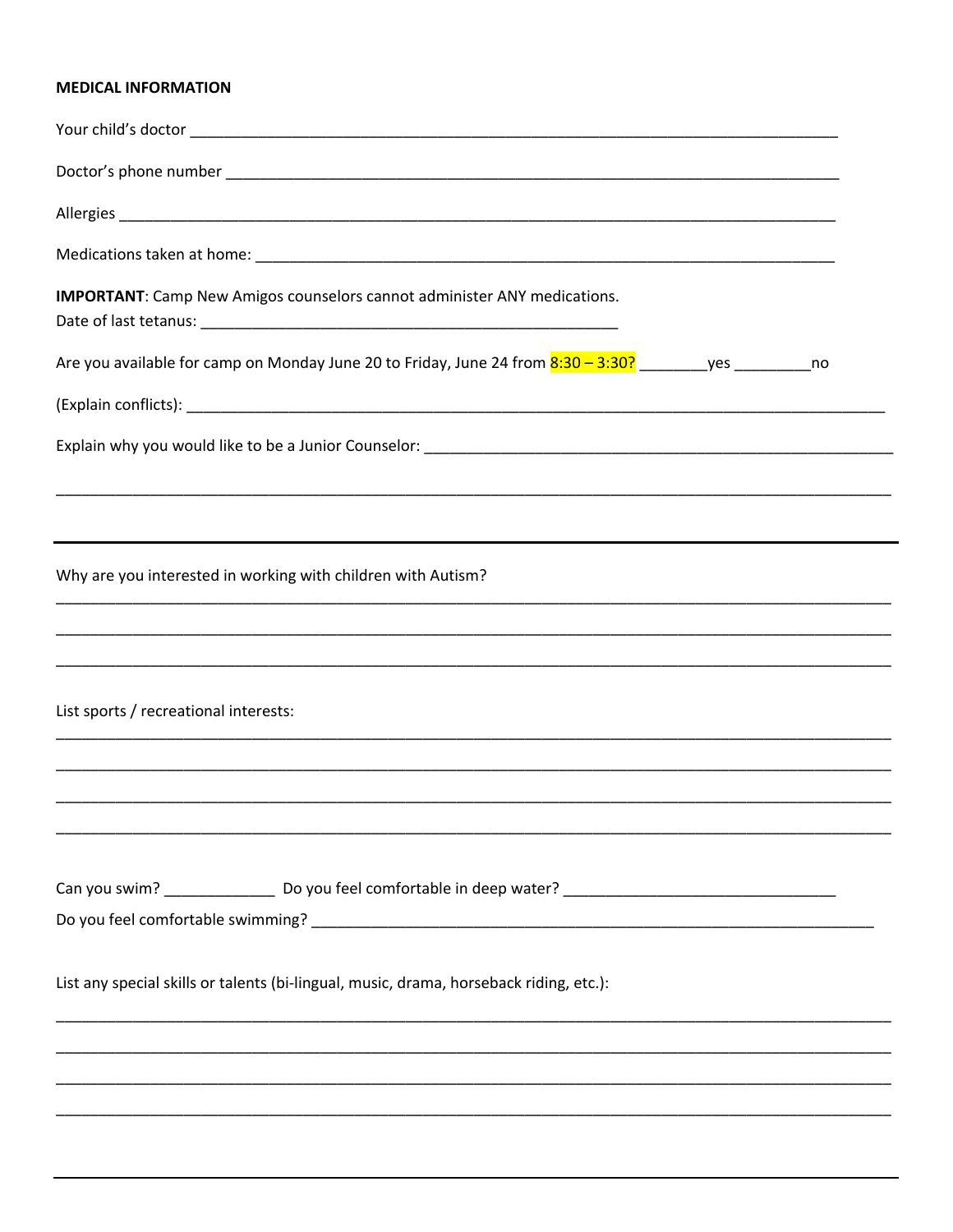| Child CPR                                      |                                                                                      |                                                                                                                                                                                           |  |  |  |
|------------------------------------------------|--------------------------------------------------------------------------------------|-------------------------------------------------------------------------------------------------------------------------------------------------------------------------------------------|--|--|--|
|                                                | Child First Aid                                                                      | Child AED                                                                                                                                                                                 |  |  |  |
| <b>Adult CPR</b>                               | Adult First Aid                                                                      | <b>Adult AED</b>                                                                                                                                                                          |  |  |  |
| Certified NASP Archery Instructor<br>Lifeguard |                                                                                      |                                                                                                                                                                                           |  |  |  |
|                                                |                                                                                      |                                                                                                                                                                                           |  |  |  |
|                                                | Please write a short biography to include in the information packet for the parents: |                                                                                                                                                                                           |  |  |  |
|                                                |                                                                                      |                                                                                                                                                                                           |  |  |  |
| will be supplied by Camp New Amigos.           |                                                                                      | ***Counselors may bring their own snack and lunch to camp. City of Las Cruces free lunch<br>program will be available for children up to 18 years of age. No food or drink, except water, |  |  |  |
|                                                |                                                                                      |                                                                                                                                                                                           |  |  |  |
| <b>Counselor Position.</b>                     |                                                                                      | I have read, understand, and agree to comply with the General and Specific Responsibilities of the Camp New Amigos                                                                        |  |  |  |
|                                                |                                                                                      |                                                                                                                                                                                           |  |  |  |
|                                                |                                                                                      |                                                                                                                                                                                           |  |  |  |
|                                                | Signature                                                                            |                                                                                                                                                                                           |  |  |  |
| <b>Name (Please Print)</b><br>Date             |                                                                                      | <b>Parent Signature</b>                                                                                                                                                                   |  |  |  |
|                                                |                                                                                      |                                                                                                                                                                                           |  |  |  |
|                                                | <b>Consent for Video and Flash Photography</b>                                       |                                                                                                                                                                                           |  |  |  |
|                                                |                                                                                      |                                                                                                                                                                                           |  |  |  |
| photographs and/or videotapes.                 | other camp purposes. I understand there is no financial compensation for these       | to be photographed and/or videotaped for Camp New Amigos publicity, NMSU media and                                                                                                        |  |  |  |
|                                                |                                                                                      |                                                                                                                                                                                           |  |  |  |